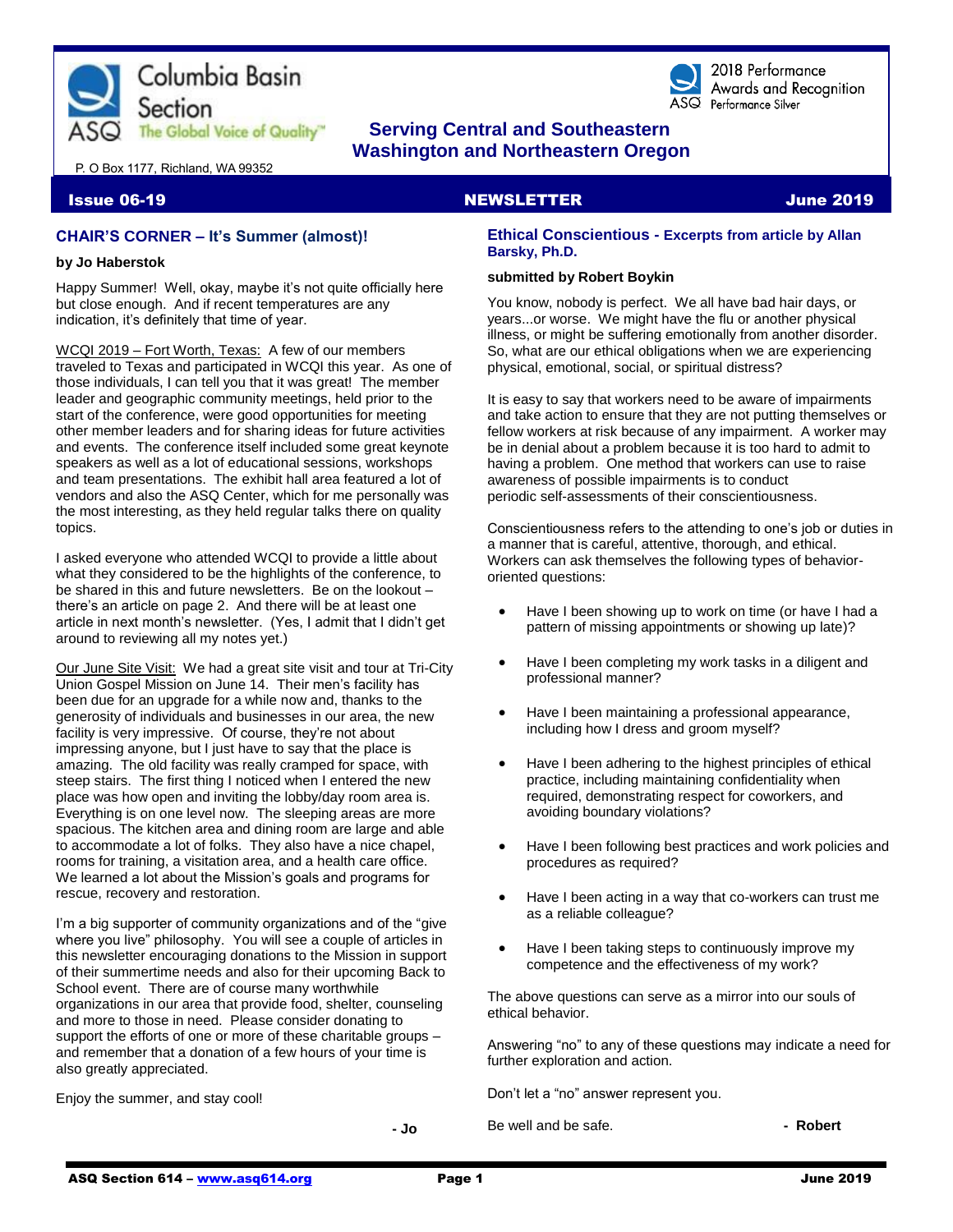## **MY 2019 WCQI HIGHLIGHTS**

#### **by Sheri J. Martens**

Howdy Y'all! If you didn't make it to Fort Worth, Texas for this year's ASQ World Conference on Quality Improvement (WCQI), you missed a great conference! This is the second year in a row that I volunteered to work at WCQI. It's a great opportunity to network and meet folks from all over the world.

The theme was Leading Change. In addition to more than 100 sessions, there were five keynote speakers and many networking opportunities. My favorite session was titled *Learning About Learning* and was presented by Dr. John Drew, Professor at the University of Alabama and past chair of the Education Division. This session was based on an article published in the June 2018 edition of *Quality Progress Magazine*. I encourage you to check it out.

I also took advantage of the many after-hours networking functions sponsored by the different ASQ Divisions and Conference Vendors. My favorite parties were held in the JFK Suite at the Fort Worth Hilton (hosted by the Audit Division) and Pete's Dueling Piano Bar (hosted by the Statistics Division). Those in attendance at the Tuesday night reception were each a recipient of their very own cowboy hat. It was quite a site to see the more than 2000 attendees all in their best cowboy attire dancing the night away.

I was excited to hear that ASQ membership changes, which go into effect July 1, will allow members to join as many Divisions as we want without paying the additional \$10 fee per Division.

If you get the opportunity, I encourage you to attend the 2020 WCQI, which will be held May 3-6, 2020, in Columbus, Ohio.

# **SIGN UP FOR myASQ SOON**

The myASQ platform was designed and implemented to offer members accessible, timely and relevant solutions, meaningful networking, and interaction with like-minded quality professionals. If you have a regular ASQ account, you automatically have access to myasq.org through the same log-in; on your first visit to my.asq.org, you will need to log in to be recognized.

A recent check showed that only a few of our members have profiles as members of the myASQ community at this time. If you have not already done so, please take a few minutes soon to log in, create a profile, and explore.

We are currently working to input information to the myASQ community area; this will eventually become our Columbia Basin ASQ website. Our newsletters will be posted there in the future as well as meeting announcements and information about other upcoming events and activities. You will need to be signed up with myASQ to access a lot of the information that will be posted/shared there.

One of the key benefits of the myASQ community is the ability to expand your network and connect with others. The member directory and connections are exclusive member benefits. Other benefits include access to ASQ news and discussions on a number of quality-related topics. For more information about myASQ, check the FAQs page [here.](https://my.asq.org/faqs)

### **FREE JUNE MEMBER GIFTS – SOFT SKILLS**

Although some may view "quality" as focusing on tools like statistical process control, futurists and many workforce experts say that the development of so-called soft skills may provide individuals with a substantial advantage in the future.

Soft skills include communications, creativity and more. This month's free ASQ member gifts may be helpful in building on your skills.

- **E-Books** *Communication: The Key to Effective Leadership* and *The Magic of Self-Directed Work Teams*
- **Webcasts** on how to use lean and other quality tools to improve soft skills, including *Communication -The Next Lean Frontier*
- **ASQTV Videos** showcasing the new competencies for quality professionals and ways to improve soft skills

And, as always, there's more! Check out all the resources, available through June 30, by clicking [here.](http://asq.org/membership/members/gift/?utm_source=email)

## **UPCOMING ASQ CERTIFICATION EXAMS**

If you are interested in ASQ certification, be sure to apply by July 5, 2019, for the following exams:

- Certified Six Sigma Green Belt
- Certified Quality Improvement Associate
- Certified Quality Process Analyst
- Certified Quality Auditor
- Certified Calibration Technician
- Certified Quality Engineer
- Certified Software Quality Engineer
- Certified Pharmaceutical GMP Professional

The testing window for these certifications is August 2-18. For more information about ASQ certifications, clic[k here.](https://asq.org/cert?utm_source=email&utm_medium=email&utm_campaign=certification_computerbased_120418) Ready to start preparing for an exam? Download a copy of th[e ASQ](http://www.nxtbook.com/naylor/ASQM/ASQC12518/index.php#/6)  [Certification Preparation Resources,](http://www.nxtbook.com/naylor/ASQM/ASQC12518/index.php#/6) a comprehensive guide to all ASQ certifications.



### **BALDRIGE FOR LEADERS: A LEADER'S GUIDE TO PERFORMANCE EXCELLENCE**

#### **Book by John Vinyard**

Author John Vinyard specializes in working with leadership teams to help transform their organizations. He has worked with the Baldrige Award Program since 1991. John has helped 16

organizations become Baldrige Award recipients, including: Charleston Area Medical Center, Don Chalmers Ford, Advocate Good Samaritan Hospital, Poudre Valley Health System, Sharp Healthcare, Northern Mississippi Medical Center, PROTEC Coating, and others.

This 101-page, spiral bound book addresses the 2019-2020 Baldrige criteria and is available to ASQ members at the discounted price of \$24.00. For more information or to order, click [here.](https://asq.org/quality-press/display-item?item=H1563)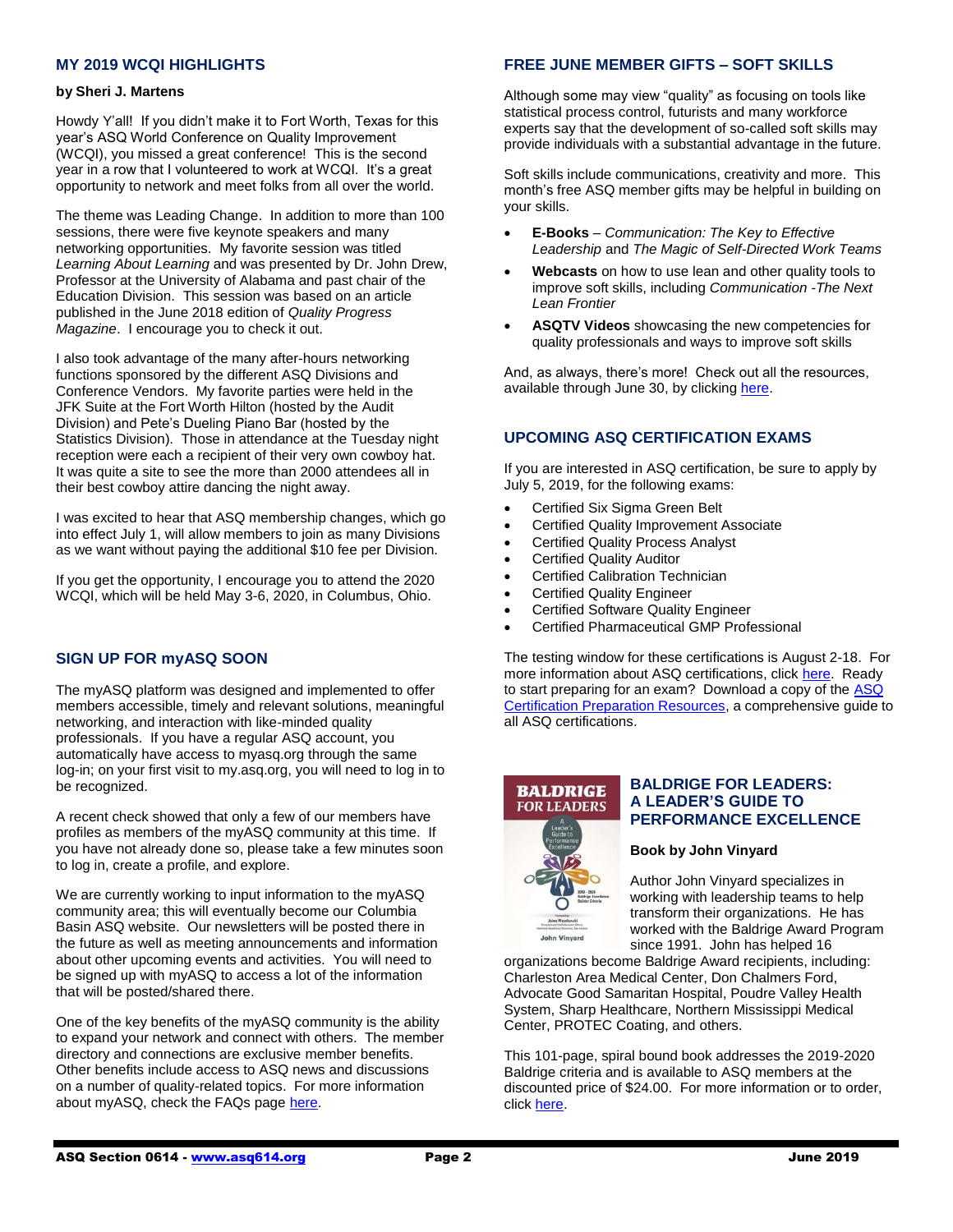### **JUNE 21 - COMMUNITY SERVICE DAY**

*The best way to find yourself is to lose yourself in the service of others.*

The third annual George and Pat Jones Community Service Day encourages individuals and businesses/organizations in the Tri-Cities area to choose a community service project to work on from 8 am to around noon on Friday, June 21. If you need ideas, click [here.](file:///F:/ASQ%202019/2019%20Newsletters/June%202019%20Newsletter/here)

The first 500 people who [RSVP](http://www.communityserviceday.com/rsvp-for-event.html) to participate will be invited to a BBQ rib-eye steak luncheon at Columbia Park in Kennewick (near the bandshell area) at noon.

A little about the history of Community Service Day: George Jones moved to the Tri Cities in 1947 and was an avid community volunteer and fundraiser. In 2004 he married Pat Johnstone, and the two of them enjoyed volunteering together. They helped numerous organizations with fundraising efforts, served on boards, and participated in hands-on activities with many organizations, including Shriners, Kiwanis, Salvation Army, Safe Harbor and the Tri-Cities Cancer Center. George was honored as Kennewick Man of the Year in 1978 and Tri-Citian of the Year in 1997. Pat was Kennewick Woman of the Year in 2007.

Over 300 people came together in 2018 to participate on community projects, and over 20 projects were completed in and around the Tri-Cities area. What a great way to bond with family, co-workers and friends while helping others!

### **THE 100/0 PRINCIPLE: THE SECRET OF GREAT RELATIONSHIPS**

#### **Book by Al Ritter**

Brian Tracy said "Eighty percent of life's satisfaction comes from meaningful relationships." Think about it...when you look back at the end of your life what will really matter? Five words...the quality of your relationships. So, if your relationships are the most important part of your life, what are you doing to make them all they can be?

Check out *The 100/0 Principle...The Secret of Great Relationships*. Author Al Ritter is a management consultant who works with CEOs, other leaders and teams, who are committed to achieving breakthrough results. As a professional speaker, Al has delivered over 500 speeches, workshops and seminars.

Want to improve your relationships with family members, friends, co-workers, and maybe even your boss? Click [here](https://www.walkthetalk.com/the-100-0-principle.html?utm_source=Walk+the+Talk+Master+List&utm_campaign=ba8fac6676-EMAIL_CAMPAIGN_2017_28_17_COPY_01&utm_medium=email&utm_term=0_46fccdf186-ba8fac6676-86469245&mc_cid=ba8fac6676&mc_eid=dba56c85a9) to preview and/or purchase this book.

# **QUOTE OF THE MONTH**

"If things go wrong, don't go with them."

~ Roger Babson

#### **SUMMER SAFETY DAY – JUNE 21**

### **9 a.m. to 12 noon in Richland**

Windermere's customer appreciation program, Circle of Friends, will hold their annual Summer Safety Day at their Richland office on Friday, June 21, from 9 am to 12 noon. This is a free event open to the community to teach children about safety.

Festivities include:

- Richland Police and Police Car
- Local Fire Departments and Fire Truck
- Bike rodeo
- Car safety education
- Water safety education
- Fingerprint/DNA kits for all kids
- Free hot dogs
- Choice of a free life jacket, bike helmet or knee/elbow pads (while supplies last)

All children must be accompanied by an adult to sign a waiver to participate. For more information, call 509-946-1188.

# **VOLUNTEERS NEEDED FOR PARTNERS N PALS JUNE 28**

The Arc of Tri-Cities provides a local summer day camp, Partners N Pals, for all kids with a primary focus on children with a disability. This is an opportunity for kids with and without disabilities to interact and share their love of summer fun.

Volunteers are needed to help with the various activities offered. Click [here](http://www.arcoftricities.com/) for more information or call 509-783-1131.

### **TRI-CITY UNION GOSPEL MISSION – SUMMER NEEDS**

While many of us may be enjoying the summer months, relaxing in our backyard or by the pool, those who are homeless have no escape from their physical discomfort, mental anguish and/or spiritual despair.

As temperatures soar and needs increase, donations are needed now more than ever at the Tri-City Union Gospel Mission in Pasco. Please consider supporting the Mission's "Give Where you Live" challenge. The "Summer Six" are items most needed during the summer months to provide guests with a comfortable environment and life-changing assistance.

- Bottled water
- Hand sanitizer
- **Toothpaste**
- Toilet paper
- Paper towels
- High-efficiency laundry soap

Donations may be delivered to 221 S.  $4<sup>th</sup>$  Avenue in Pasco, between 8 a.m. and 7 p.m., Monday through Saturday, and on Sunday from 1 p.m. to 7 p.m. For more information, clic[k here.](http://www.tcugm.org/)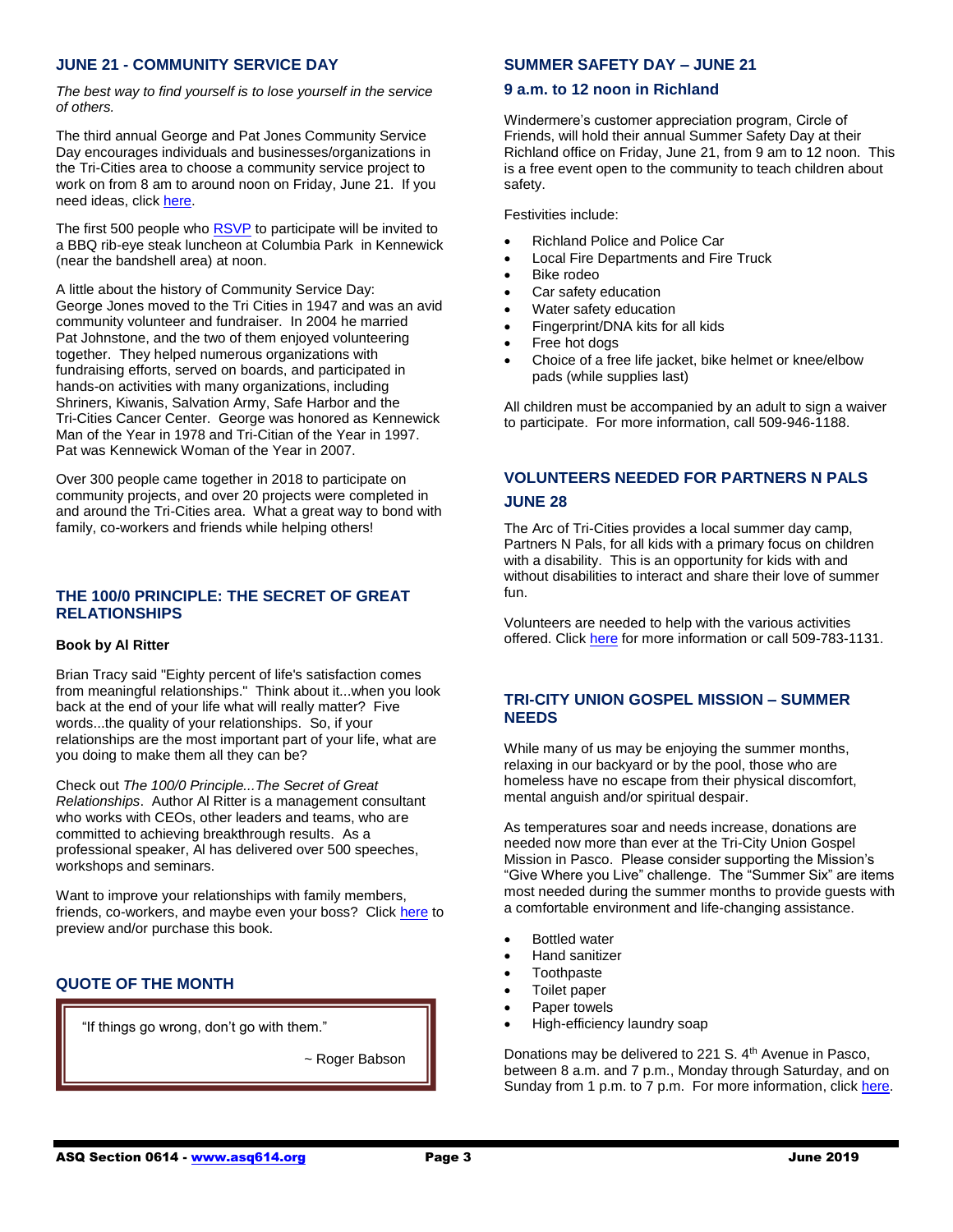# **DONATIONS AND VOLUNTEERS NEEDED BACK TO SCHOOL EVENT – TRI-CITY UNION GOSPEL MISSION**

School will be starting soon and that means additional expenses for many folks. This is a challenge for all parents and guardians, and especially for those who may already be struggling just to have food on the table and a roof overhead.

At the Tri-City Union Gospel Mission, families are pre-registering this month for a Back to School event to be held in August. Information is being collected about school supplies/items needed for each child (e.g., grade level, shoe and coat sizes, etc.)

How can you help? Donations of coats and shoes (all sizes, for children ages 6-18), backpacks and school supplies (paper, pencils, pens, glue, etc.) will be happily accepted to help volunteers and team members at the Mission prepare for the August event. If you are clearing out things to make room for warm weather shorts, tops and sandals in your child's closet, consider donating last year's clothing and shoes to the Mission. Help is also needed to assemble backpacks and to hand out supplies to families at the August event.

To learn more or to sign up to volunteer, clic[k here](http://www.tcugm.org/get-involved/) or call 509-547-2112.

# **OFF THE SHELF PODCASTS – BOOK DISCUSSIONS**

*Off the Shelf* is a new book discussion podcast series offered by The Conference Board. Each 30-minute episode allows listeners to hear directly from authors of recently released books that focus on timely and relevant topics related to business management, human capital strategy, finance, the economy, policy or governance.

Check out one or all of these recent podcasts:

#### [Annie McKee - How to Be Happy at Work](https://www.conference-board.org/blog/postdetail.cfm?post=7064)

Should we expect to be happy and fulfilled at work? In her latest book, Annie McKee makes the most compelling case yet that happiness - and the full engagement that comes with it - is more important than ever in today's workplace. Annie sheds light on the powerful relationship of happiness to individual, team, and organizational success.

#### [Ron Williams - Learning to Lead](https://www.conference-board.org/blog/postdetail.cfm?post=7071)

Ron Williams, former chairman, president and CEO of Aetna Inc., discusses his recent book, Learning to Lead: The Journey to Leading Yourself, Leading Others, and Leading an Organization, which helps future business leaders develop the professional management qualities needed to deliver personal, interpersonal, and organizational success.

#### [Joe Cohen and Judith Harrison discuss Diverse Voices:](https://www.conference-board.org/blog/postdetail.cfm?post=7004)  [Lessons in Leadership](https://www.conference-board.org/blog/postdetail.cfm?post=7004)

Designed to help corporate communication and public relations professionals understand the challenges faced by minorities in the field, Diverse Voices provides readers with a comprehensive catalogue of multi-cultural leadership profiles.

### **11 LESSONS FOR GRADUATES – AND YOU**

#### **by Jon Gordon**

Graduation is a time when many contemplate their future and purpose. It can be both a time of great excitement and worry. I certainly remember the anxiousness I felt after graduation. So, whether you are graduating high school or college, know a graduate or perhaps you are graduating to the next level of your life and career, I wanted to share 11 lessons from my book *The Seed* that I hope will empower and inspire you on your journey.

**1. You are here for a reason and the most important thing you can do in life is to find, live and share your purpose.** It's the one thing in life that truly matters and if you don't pursue it, everything else is meaningless.

**2. Follow your passion**. It so often leads you to your purpose. You may not know what your passion is right now. That's ok. The important thing is to make it your life mission to find it, live it and share it. To help find your passion, seek out jobs and experiences that allow you to use your strengths and gifts. Do what energizes you.

**3. Beware of hobbies.** Just because you love spending time on Facebook doesn't mean you would enjoy working for the company. And just because you love to cook doesn't mean you would enjoy owning a restaurant. For example, I owned restaurants but I realized I didn't love the food business. I loved the service and marketing aspect of the business.

**4. Quit for the right reasons.** Don't quit because work is hard or you're experiencing challenges. Quit because in your heart you know there is something else for you to do. Quit because you are not benefitting yourself or the organization you work for. Quit because you are absolutely certain you are no longer supposed to be there.

**5. Learn from every job and experience.** Every job, good or bad, prepares you for the work you were ultimately born to do.

**6.Your current job may not be your ultimate purpose** - but it can serve as a vehicle to live and share your purpose.

**7. Whatever job(s) you take after graduation simply decide to**  serve. When you serve in small ways you'll get more opportunities to serve in bigger ways.

**8. Your dream job is likely not the one you dreamed about.** So often we end up in amazing careers that have nothing to do with our college degree or childhood dreams.

**9. The quest for your purpose is not a straight line.** It is filled with mystery, signs, obstacles, victories, dead ends, delays and detours. Your job is to stay optimistic and faithful on your quest.

**10. Don't rush the future.** There is a process that seeds must go through in order to become all they are destined to become, and you must go through this same process to become the person you are meant to be and do the work you are meant to do. You may want things to happen NOW but more than likely if you got what you wanted NOW you wouldn't be ready for it. The purpose process prepares you, strengthens you, shapes you and grows you to be successful, not in your time, but in the right time.

**11. Be the Seed.** Seeds surrender themselves to the ground so they can be used for a greater purpose. Wherever you work, decide to plant yourself where you are and allow yourself to be used for a greater purpose. When you plant yourself and make a difference you grow into the person you were born to be and produce a harvest that will benefit others and change the world.

*Jon Gordon's best-selling books and talks have inspired readers and audiences around the world. Jon and his tips have been featured on The Today Show, CNN, and in numerous magazines and newspapers. Check out his website a[t www.JonGordon.com.](http://www.jongordon.com/)*